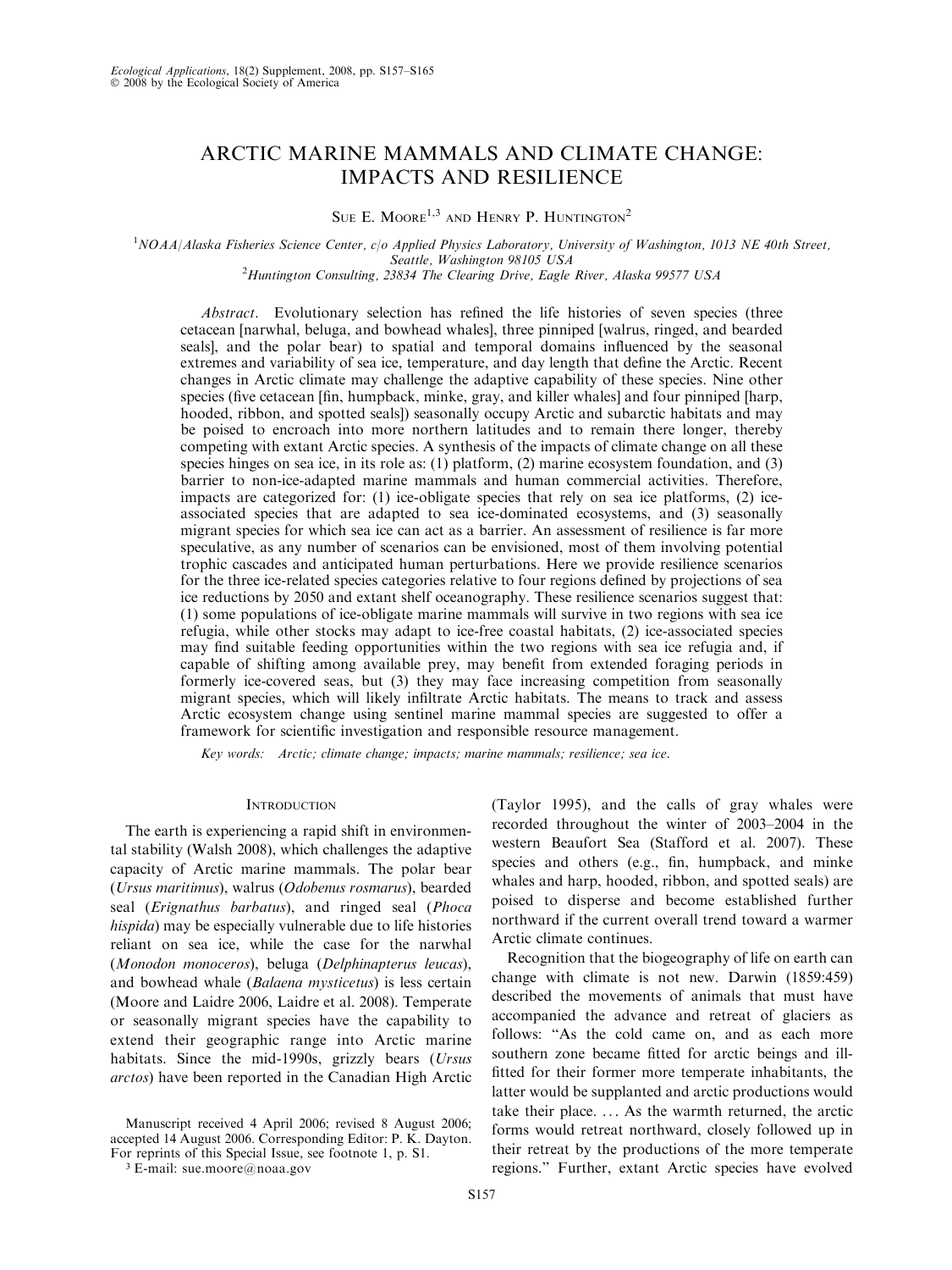over periods whereby adaptation to profoundly different climate regimes was required, such as ca. 12 000 years ago when the Bering land bridge closed the western Arctic to Pacific water intrusion (Walsh 2008) or during the retreat of the great ice sheets and the opening continental shelves at the onset of the Holocene (Harington 2008). What may distinguish current circumstances from those of the past several millennia, however, is the rate at which Arctic ecosystems are changing (Root et al. 2003, Overpeck et al. 2005, Walsh 2008). As highly derived long-lived (i.e., K-selected) species, Arctic marine mammals are ill equipped to respond quickly to rapid climate change.

The ecological scale of marine mammals, based on their natural histories, ranges from years to decades and from tens to thousands of kilometers (Fig. 1). These temporal and spatial scales are small compared with evolutionary and geologic scales, but vast compared with human research and resource management scales (Moore 2005). For example, local knowledge (also called traditional ecological knowledge or TEK) can provide clear observational records over relatively long temporal scales (Huntington et al. 1999, Huntington 2000, Metcalf and Robards 2008); these observations generally cover only a portion of the range of a marine mammal stock or species (Huntington et al. 2004a, b). Conversely, scientific research and monitoring can have greater spatial scope, but consistent long-term sampling is much harder to achieve (e.g., Murray 2008). This mismatch in scales complicates the task of predicting impact and assessing resilience for Arctic marine mammals in the face of climate change.

Here we draw upon contributions in this Special Issue to support a two-step approach to examining impacts and resilience of Arctic marine mammals to climate change. We first predict impacts based upon a conceptual model that accounts for species' ecological scale, then assess resilience relative to anticipated climate change in four Arctic regions. Impacts of climate change are defined as the potential challenges to species' survival associated with recent Arctic ecosystem perturbations, as summarized in Walsh (2008) and elsewhere (e.g., Overpeck et al. 2005, Comiso 2006, Serreze et al. 2007). We catalog impacts with regard to species' natural history as: (1) "ice-obligate" for species reliant on sea ice as a platform for resting, breeding, and/or hunting; (b) "ice-associated" for species associated with sea ice and adapted to the marine ecosystem of which ice is a key part; and (3) ''seasonally migrant'' species that by their movements encounter sea ice.

Subsequently, we evaluate resilience, defined as a species' ability to adjust or recover from impacts (e.g., Steiner et al. 2006), scaled to four Arctic regions demarcated by existing oceanographic features and projections of sea ice reductions in 2050. We conclude with suggestions for how these regional resilience scenarios might provide a framework for further study of marine mammals in an era of climate change. Other papers in this Special Issue address the implications of impacts and resilience for human users of marine mammals (Hovelsrud et al. 2008, Metcalf and Robards 2008) and for conservation (Ragen et al. 2008). We therefore limit our discussion to the implications for research and monitoring.

# POTENTIAL IMPACTS OF CLIMATE CHANGE

The evolutionary history of Arctic marine mammals demonstrates their ability to adapt to major climate shifts and ecosystem perturbations (Harington 2008, Murray 2008, O'Corry-Crowe 2008). Nevertheless, the projected course and rate of current climate change (Walsh 2008) may present new challenges to the wellbeing and survival of Arctic marine mammals. These challenges can be considered in four general categories: habitat modification (Laidre et al. 2008), ecosystem alteration (Bluhm and Gradinger 2008), stresses to body condition and health (Burek et al. 2008), and human interactions (Hovelsrud et al. 2008, Metcalf and Robards 2008). Change in sea ice is the common denominator to all these potential impacts, as direct loss of this habitat is the most prominent threat that Arctic species face. Alterations in prey, including potential reduction in overall marine production, may pose a major threat, although there is much more uncertainty about the trajectories of food webs than of sea ice. Decline of body condition or increases in the incidence of disease together with increases in human interactions may be considered secondary challenges in that they alone are unlikely to result in species extirpation.

## Conceptual model

A conceptual model of the potential impacts of climate change to Arctic marine mammals can be constructed based on the gain or loss of sea ice (Fig. 2). Polar bear, walrus, bearded seal, and ringed seal are considered ice-obligate species because they rely on sea ice as a platform for hunting, breeding, and resting. As shown in the sensitivity index presented in Laidre et al. (2008), fitness for these species is positively correlated to sea ice; that is, increases in the seasonal and temporal extent and thickness of sea ice generally have a positive effect on populations. The situation for ice-associated species is much harder to predict. Overall, decreases in sea ice are anticipated to have a negative effect on these species, except perhaps through reduced risk of ice entrapment (Laidre and Heide-Jorgensen 2005), due to their adaptation to extant trophic regimes. Of note, we consider harp, hooded, ribbon, and spotted seals as iceassociated species for the purpose of the conceptual model due to their reliance on sea ice for whelping (Reeves et al. 1992, Johnston et al. 2005). Finally, the five seasonally migrant cetacean species are likely to benefit from net loss in sea ice, due to greater access to a pelagic-dominated ecosystem. In all cases, decreases in sea ice will provide less stable human hunting platforms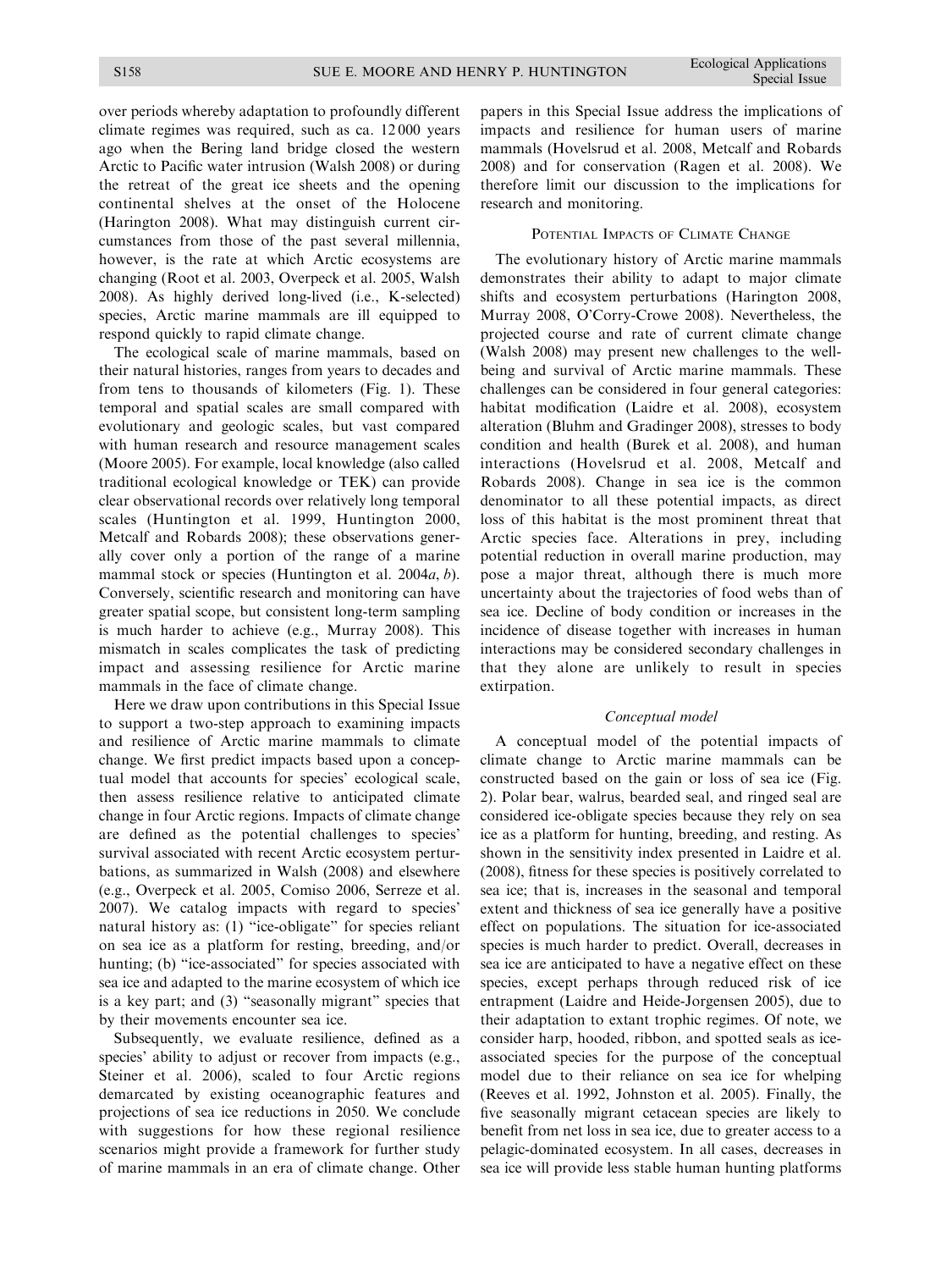

FIG. 1. Marine mammal ecological scale (shaded area) is based upon species' natural history and spans tens to thousands of kilometers and months to decades and, in the case of the bowhead whale, possibly centuries. The figure is modified from Moore (2005).

while generally increasing access to the Arctic for human commercial activities.

Although difficult to convey in conceptualized models, the fitness of Arctic marine mammals will be influenced by change to the dynamic balance among sea ice's effects on ecosystem structure and prey availability, as well as its role as a barrier or platform. In the ice-obligate category, the polar bear provides the clearest example: reductions in sea ice remove their hunting and resting platforms and likely reduce survi-



FIG. 2. A conceptual model of sea ice impacts on ice-obligate, ice-associated, and seasonally migrant marine mammal species: positive impacts are indicated by circled plus signs; negative impacts by circled minus signs. Dashed lines indicate uncertainty regarding potential impact of sea ice gain or loss for ice-associated species. Anticipated changes in benthic and pelagic community productivity are as presented in Bluhm and Gradinger (2008); anticipated change in human subsistence and commercial activities are as presented in Hovelsrud et al. (2008).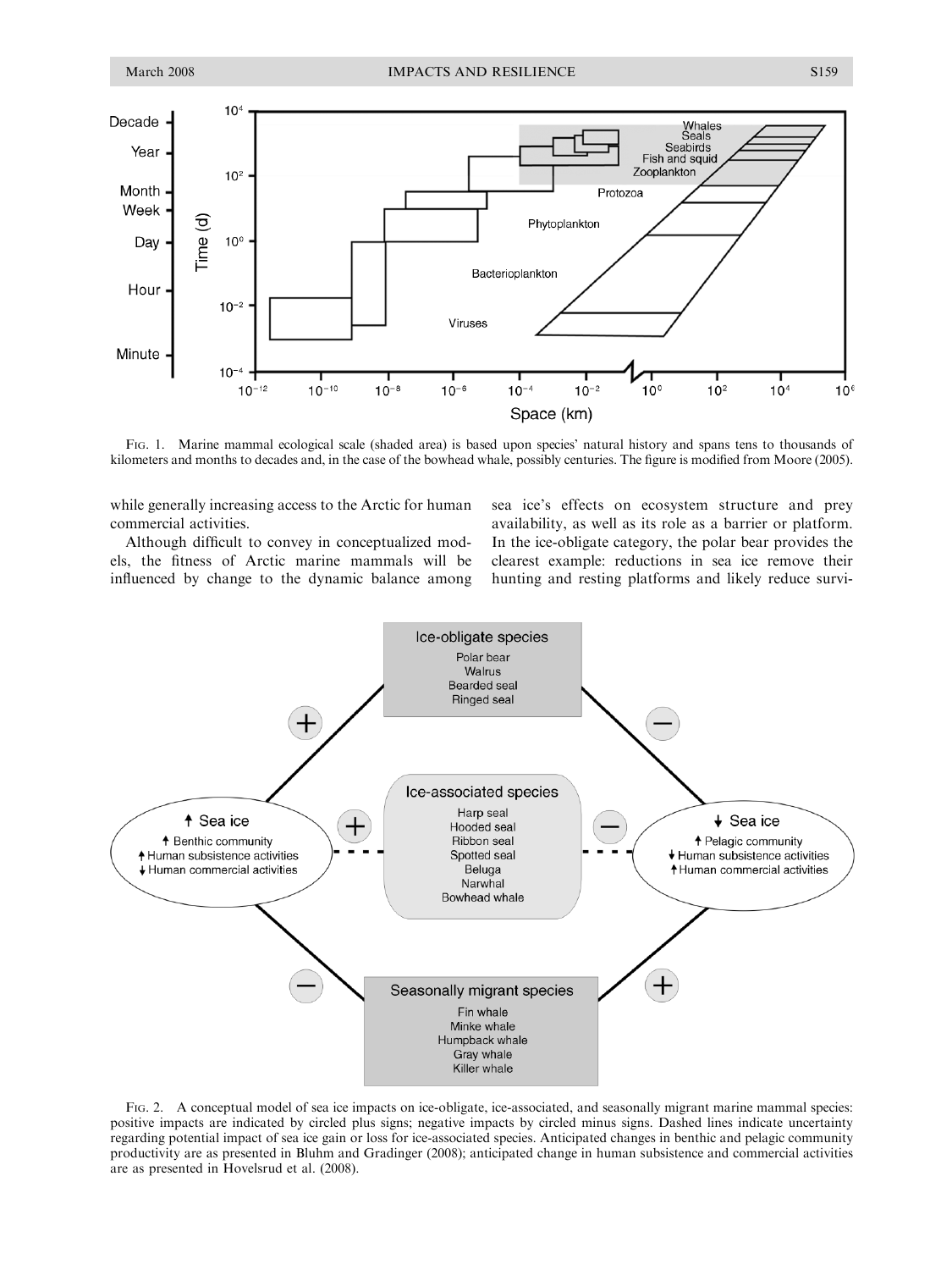vorship of ringed seals, their primary prey (Derocher et al. 2004, Laidre et al. 2008). For the other ice-obligate species, such relationships are more dynamic and will be mediated by the effect of sea ice on ecosystem structure and productivity (Bluhm and Gradinger 2008). For example, walrus and bearded seals benefit from productive benthic bivalve prey communities, which are supported by tight pelagic–benthic coupling that transfers ice-associated production to the sea floor (e.g., Grebmeier et al. 1989). Conversely, these sea icemediated dynamics may not aid piscivorous ringed or other ice-associated seals, as reduced sea ice is hypothesized to favor pelagic over benthic production (Hunt et al. 2002).

As is the case for ice-obligate species, responses in populations of ice-associated species will depend on the dynamics of trophic cascades associated with annual cycles of production in sea ice-associated communities (e.g., Arrigo and van Dijken 2004, Bluhm and Gradinger 2008), and there will likely be surprises. While reductions in sea ice will likely have negative effects on seals that birth pups on ice (i.e., harp, hooded, ribbon, and spotted seals), the reliance of ice-associated whales (beluga, narwhal, and bowhead) on sea ice-mediated ecosystems is unclear (Laidre et al. 2008). Clearly these cetaceans are highly adapted to Arctic seas, but they are capable of survival at distances of tens to hundreds of kilometers from sea ice, and they sometimes select openwater habitats at least for part of the year (e.g., Moore et al. 2000a). For example, in the case of bowhead whales, reductions in sea ice may actually enhance feeding opportunities on prey both produced in and/or advected to their summer and autumn habitats (Moore and Laidre 2006). Specifically, the western Arctic population has increased steadily at 3.4% (George et al. 2004) during roughly two decades of sea ice loss in the Alaskan Beaufort Sea (Walsh 2008), a growth rate suggesting current trends in sea ice reduction are not hindering recruitment to this population as it rebounds from overhunting by commercial whaling. No similar comparisons can be made for narwhals or belugas, because trends in population size estimates are unavailable.

There is a very real likelihood that seasonally migrant cetaceans will range farther north and perhaps stay longer, if trends in sea ice reduction continue. Fin, humpback, minke, gray, and killer whales seem especially poised for such opportunity. These species now occur near or within seasonal ice in the Barents and Bering seas, the larger mysticetes feeding primarily upon forage fishes whose stocks may increase as a result of the boost to pelagic community production predicted to accompany reductions in sea ice (Hunt et al. 2002, Øien 2003, Bluhm and Gradinger 2008). It is noteworthy that fin whale calls have been recorded throughout winter on autonomous recorders in the southeastern Bering Sea (L. Munger, personal communication), where recent dramatic reductions in sea ice have been documented (Overland and Stabeno 2004), suggesting that at least some of the hundreds to thousands of whales that occupy the Bering Sea during summer (Moore et al. 2000b, 2002, Tynan 2004) remain there over winter. Finally, at least some humpback whales remain in southeast Alaska and offshore Kodiak, Alaska, through winter, seemingly in response to the availability of herring (J. Straley, personal communication). Such plasticity of behavior is indicative of species that can adapt their migration habits based upon opportunity.

There is some evidence that gray whales may have already seized the opportunity to encroach into Arctic habitats. Gray whales are perhaps the most adaptable and versatile of the mysticete species. They are dynamic and opportunistic foragers (e.g., Nerini 1984, Darling et al. 1998, Dunham and Duffus 2001) and recently have been documented feeding year-round off Kodiak, Alaska (Moore et al. 2007). Most surprising, with regard to seasonal distribution, was the detection of their calls in the western Beaufort Sea throughout the winter of 2003–2004 (Moore et al. 2006). There was a marked wintertime reduction in calling rates (Stafford et al. 2007), but clearly a few gray whales remained in the Beaufort Sea over winter. It is unknown whether or not the (likely) few gray whales that remained in the Beaufort Sea found prey, but there could be a net metabolic advantage whereby the energetic costs of thermoregulation in cold water are offset by not undertaking the 10 000-km round-trip migration and remaining in northern seas to take advantage of spring forage.

Although killer whales routinely occur in the Greenland-Iceland-Norwegian (GIN) seas (Øien 1988) and are commonly seen near Barrow, Alaska, in summer (C. George, personal communication), they are generally considered to have only limited association with sea ice (Born 2000). As top predators, killer whales may simply follow either fish or mammalian prey that shift north into Arctic waters, with reductions in sea ice. The feeding ecology of killer whales in the North Pacific and Alaskan seas is an area of active investigation (e.g., Herman et al. 2005), due to debate regarding their role in structuring marine communities (e.g., Williams et al. 2004, DeMaster et al. 2006, Wade et al. 2007). The unfolding story in the North Pacific is one of a single recognized species that includes genetic differences at the "species" level, which correspond to three killer whale ecotypes that exhibit strong behavioral and dietary specialization (e.g., Ford et al. 2000). Although the impact of sea ice may differ with ecotype, speculation regarding advantages or disadvantages to any of the three is premature.

#### RESILIENCE AT REGIONAL SCALES

Recent warming in the Arctic has not been uniform, with many reports describing the regional nature of temperature trends and sea ice loss (Walsh 2008). To interpret the impacts suggested in the conceptual model (Fig. 2) at spatial scales relevant to marine mammal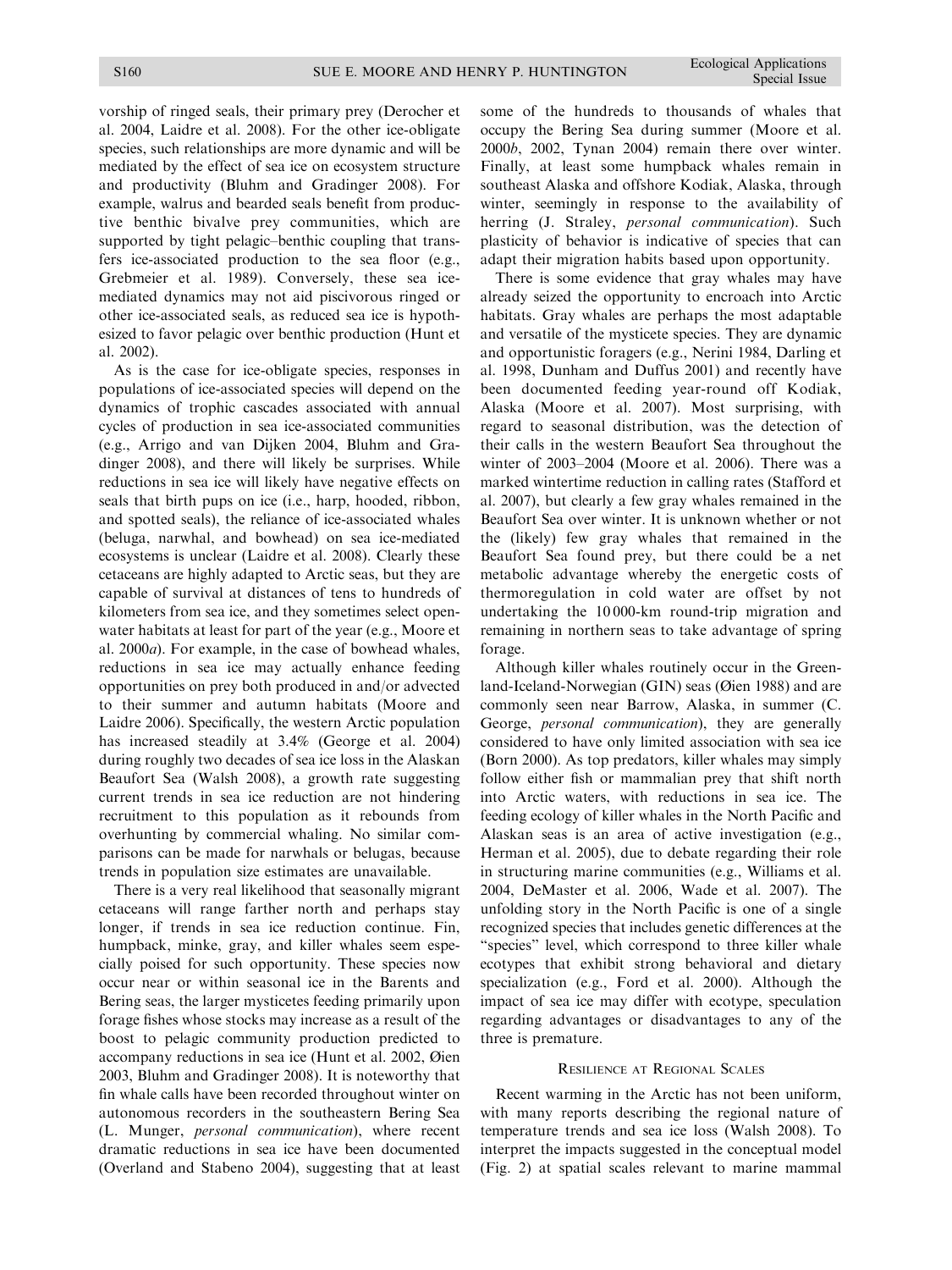

FIG. 3. Four regions of the Arctic for which resilience scenarios are provided for ice-obligate, ice-associated, and seasonally migrant species. Sector boundaries were based upon Figs. 14 and 15 in Walsh (2008) and with reference to continental shelf dynamics described in Carmack et al. (2006). The abbreviation GIN stands for Greenland-Iceland-Norwegian seas.

populations, we divide the basin into four regions (Fig. 3) based upon projections of sea ice loss by 2050 and extant variability in bio-oceanographic characteristics (Table 1). This exercise highlights some of the complexity of the Arctic marine ecosystem. For example, while the ice-free period is projected to increase by as much as 125 days in portions of the highly productive inflow systems represented by the Chukchi and Greenland-Iceland-Norwegian (GIN) sectors, only the latter is expected to retain a sea ice refugium in 2050. Conversely, the ice-free period is projected to increase by only about 2.5 months (up to 75 days) on the lower productivity outflow and interior shelves, with a sea ice refugium likely in the Canadian Archipelago but not the Siberian sector.

The evolutionary history of marine mammals attests to the capability of many species to adjust to change (Harington 2008, O'Corry-Crowe 2008), but it lends little guidance as to how easily this was accomplished. With few exceptions, the population dynamics of extant Arctic marine mammal species are poorly quantified, precluding an assessment of demographic response to

TABLE 1. Summary of anticipated and extant environmental properties within four Arctic regions.

| Region               | Added days of open water | Existence of refugia | Shelf flow dynamics  | Maximum APP (g $C/m^2$ ) |
|----------------------|--------------------------|----------------------|----------------------|--------------------------|
| GIN sector           | $+125$                   | yes                  | inflow and outflow   | 200                      |
| Canadian Archipelago | $+75$                    | yes                  | interior and outflow | 70                       |
| Chukchi sector       | $+125$                   | no                   | inflow               | 400                      |
| Siberian sector      | $+75$                    | no                   | interior             | 50                       |

Notes: Region boundaries are shown in Fig. 3. The abbreviation GIN stands for Greenland-Iceland-Norwegian seas. The anticipated increase in days of open water and existence of sea ice refugia in 2050 are from Walsh (2008: Figs. 14 and 15) and existing continental shelf flow dynamics and annual primary production (APP) measures are from Carmack et al. (2006: Figs. 2 and 13).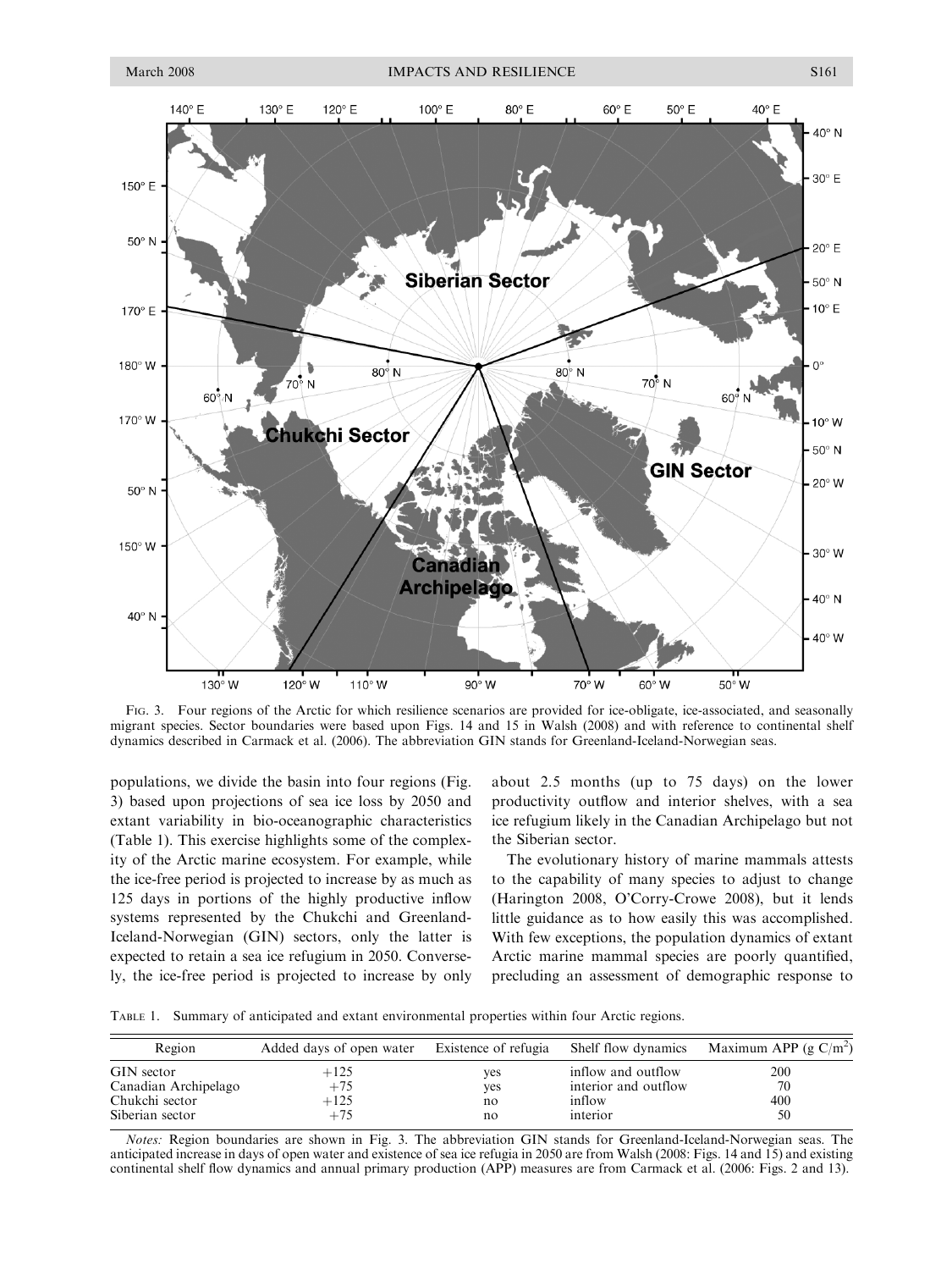| Species category                                                          | GIN       | Canadian<br>Archipelago Chukchi |           | Siberian           |
|---------------------------------------------------------------------------|-----------|---------------------------------|-----------|--------------------|
| Ice-obligate                                                              |           |                                 |           |                    |
| Ice-free days<br>Sea ice refugia<br>Aggregate                             | uncertain | positive                        |           | negative uncertain |
| Ice-associated                                                            |           |                                 |           |                    |
| Ice-free days<br>Sea ice refugia<br>Shelf flow<br>Production<br>Aggregate | positive  | uncertain                       | uncertain | negative           |
| Seasonally migrant                                                        |           |                                 |           |                    |
| Ice-free days<br>Sea ice refugia<br>Shelf flow<br>Production<br>Aggregate | positive  | negative                        | positive  | negative           |
|                                                                           |           |                                 |           |                    |

TABLE 2. Aggregate resilience scores for ice-obligate, iceassociated, and seasonally migrant marine mammals within four Arctic regions.

Notes: Resilience capacity is scored as positive, negative, or uncertain based upon the anticipated combined effects on each species category of changes to the physical criteria that define the four regions. ''Ice-free days'' was scored as positive for increase in open water  $\leq 75$  days. "Sea ice refugia" was scored as positive only where refugia are anticipated to persist in 2050. "Shelf flow" was scored as positive when inflow predominates, negative when interior and outflow predominate, and zero for the GIN seas, where inflow and outflow are roughly in balance. "Production" was scored as positive for primary production  $\geq$ 200 g C/m<sup>2</sup>. The abbreviation GIN stands for Greenland-Iceland-Norwegian seas.

ecosystem variability (see Laidre et al. 2008). The resilience of Arctic marine mammals (meaning, in this case, their ability to adjust to the complexities of environmental alteration) will depend on individual animal's adaptive capacity, which is beyond our capability to evaluate. Instead, we provide a gross evaluation of resilience for the three species groups presented in the conceptual model for each of the four regions.

## Resilience scenarios

Resilience scenarios were constructed for ice-obligate, ice-associated, and seasonally migrant marine mammals by assigning either a positive  $(+)$  or negative  $(-)$  score to anticipated changes in sea ice and extant shelf oceanography in each of the four Arctic sectors (Table 2). Resultant scenarios for ice-obligate marine mammals were based solely on projected changes in sea ice due to their reliance upon it. Resilience for this species group was scored as strongly positive in the Canadian Archipelago and strongly negative in the Chukchi sector, due to the projected retention or reduction of sea ice, respectively. The future for ice-obligate species in the GIN and Siberian sectors is uncertain, although survivorship may be augmented by the anticipated retention of sea ice refugia in the former or by the number of days during which sea ice is available in the latter. Ultimately, if a sea ice refugium is critical to

survival, the range of ice-obligate marine mammals may be reduced to the Canadian Archipelago and GIN sectors, with potential for population extirpation in the Chukchi and Siberian sectors.

We scored the oceanographic parameters of shelf flow and primary production in our evaluation of resilience for ice-associated and seasonally migrant marine mammal species in an attempt to include additional ecosystem variability. Although ice-associated species may find trophic regimes similar to extant conditions near the sea ice refugia in the Canadian Archipelago and the GIN sector, resilience was scored as positive only in the latter due to productivity. Resilience for iceassociated species was scored as uncertain or negative for all other sectors. Seasonally migrant species achieved positive resilience evaluations in both the GIN and Chukchi sectors, due to the anticipated increase in icefree days and measured high primary production in those regions. Conversely, resilience for migrant species was rated as negative in the Siberian sector and Canadian Archipelago, due to sluggish flow dynamics and low primary production in both regions.

These resilience scenarios represent only a crude summary of the potential for climate change to impact Arctic marine mammals. At this time, details of population dynamics, including estimates of animal numbers as well as health and body condition indices, are insufficient to allow a more detailed evaluation for most populations. However, novel research tools such as satellite telemetry, passive acoustic detection, and analytical chemistry can provide the means to improve assessments of species' resilience to climate change. For example, satellite tagging and passive acoustics can effectively provide a window into the broad-scale seasonal movements and habitat selection of Arctic species (e.g., Suydam et al. 2001, Laidre et al. 2004, Moore et al. 2006). Similarly, examination of dietary variability and individual animal health by way of isotopic, fatty acid, and contaminant analyses (e.g., Burek et al. 2008) can provide a wealth of information about marine ecosystem trophic pathways. Human subsistence communities provide a strong link here, in that, as consumers of marine mammals, they are the first-line investigators of this system (Harwood et al. 2000, Hovelsrud et al. 2008, Metcalf and Robards 2008). A coordinated research response to climate change could more effectively use Arctic marine mammals as sentinels for the ecosystem.

#### FUTURE DIRECTIONS

The means to quantify marine mammal resilience to climate change varies by species, but can be considered in the aggregate with regard to species' relationships to ice (Table 3). For ice-obligate species, projected reductions in sea ice are anticipated to result in declines in breeding success (e.g., Johnston et al. 2005) and body condition (e.g., Derocher et al. 2004). Because these species are the focus of subsistence harvests, the means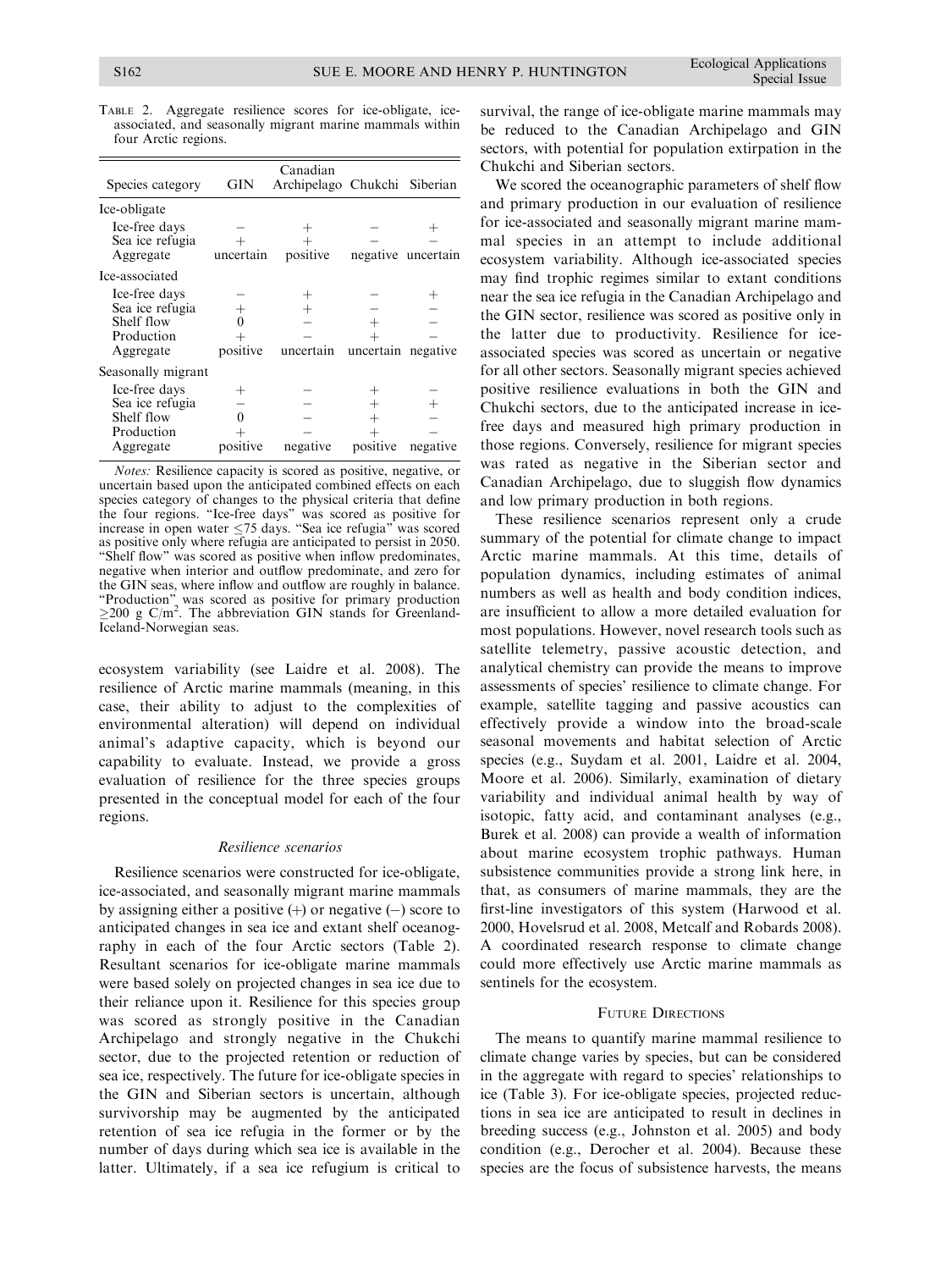| Species category                                          | Anticipated change                                                       | Indicator                                           | Monitoring approach                                                                                        | What we learn                                                                                                                                                                             |
|-----------------------------------------------------------|--------------------------------------------------------------------------|-----------------------------------------------------|------------------------------------------------------------------------------------------------------------|-------------------------------------------------------------------------------------------------------------------------------------------------------------------------------------------|
| Ice-obligate                                              |                                                                          |                                                     |                                                                                                            |                                                                                                                                                                                           |
| Polar bear†‡§<br>Walrus§<br>Bearded seals<br>Ringed seals | declines in recruitment<br>and body condition                            | blubber thickness;<br>tissue and<br>stomach samples | measurements and biopsy<br>during harvest;<br>biochemical analyses;<br>documentation of<br>local knowledge | the level of energetic<br>challenge posed by<br>sea ice reduction;<br>exposure of subsistence<br>communities to toxins                                                                    |
| Ice-associated                                            |                                                                          |                                                     |                                                                                                            |                                                                                                                                                                                           |
| Bowhead whale <sup>†§</sup><br>Beluga†‡§<br>Narwhal‡§     | migration alteration<br>and occupation of<br>new feeding areas           | harvest timing;<br>tissue and<br>stomach samples    | documentation of local<br>harvest and knowledge;<br>visual and acoustic<br>surveys; satellite<br>tracking  | changes in migration<br>timing and trophic<br>dynamics; exposure of<br>subsistence communities<br>to toxins                                                                               |
| Seasonally migrant                                        |                                                                          |                                                     |                                                                                                            |                                                                                                                                                                                           |
| Gray whale <sup>†</sup><br>Harbor seal†‡§                 | novel occupation of<br>Arctic latitudes and<br>longer residence<br>times | harvest or detection<br>of novel species            | documentation of local<br>harvest and knowledge;<br>visual and acoustic<br>surveys; satellite<br>tracking  | evidence of sympatry and<br>potential for competition<br>between arctic and<br>temperate species; changes<br>in trophic dynamics and<br>availability of novel<br>species to local hunters |

TABLE 3. Anticipated climate-related changes for ice-obligate, ice-associated, and seasonally migrant marine mammal species.

Notes: Indicators and monitoring approach lead to what we learn. Suggested sentinel species listed are those with strong baseline data, for at least some populations, from census (indicated by a dagger, †) satellite tracking (indicated by a double dagger, ‡) and/or harvest monitoring (indicated by a section symbol, §).

to monitor effects of climate change are immediately at hand in the record stored in their tissues. Routine measurements of blubber thickness and extraction of tissue samples for biochemical analyses can provide data to directly investigate the level of diet variability associated with sea ice reduction. In the case of iceassociated marine mammals, the timing of hunts combined with the suite of measurements and analyses suggested for ice-obligate animals will provide information on changes in migration timing, trophic dynamics, and exposure of subsistence communities to toxins. Finally, seasonally migrant species are conspicuous indicators of ecosystem change (Laidre et al. 2008), and hunts or detections of these species by visual or acoustic means can provide a way to assess the potential for competition between Arctic and temperate species as well as to investigate changes in ecosystem trophic structure. In all cases, paired studies between sectors in which resilience scenarios predict different outcomes may be particularly useful in identifying causal mechanisms of observed changes in marine mammal numbers, distribution, and relative abundance.

#### Marine mammals as Arctic ecosystem sentinels

Reports of terrestrial species acting as climate change sentinels have become fairly commonplace (e.g., Root et al. 2003, Jonzén et al. 2006). Success in using marine mammals as Arctic marine ecosystem sentinels will depend upon selecting appropriate indicator species and parameters, ideally ones with extant population time series or routine availability for sampling via subsistence hunts (Table 3). In the ice-obligate category, polar bears are an obvious choice, as they have been the focus of international study for decades (e.g., Derocher et al. 2004). Multi-decadal time series are also available for some populations of bowhead whales (ice-associated) and gray whales (seasonally migrant), making them ideal candidates as sentinels (George et al. 2004, Rugh et al. 2005).

For example, evidence supports the idea that the eastern North Pacific gray whale population has responded to climate change at ocean basin scales. In brief, this population, which is thought to be at or near carrying capacity, has demonstrated: (1) southbound migration timing shifting one week later, coincident with the late 1970s regime shift in the North Pacific Ocean (Rugh et al. 2001); (2) calving rates that are positively correlated with early-season ice-free conditions in the Chirikov Basin (Perryman et al. 2002); (3) absence of feeding whales in the Chirikov Basin coincident with a decline in benthic infauna (Moore et al. 2003); and (4) the aforementioned detection of calls during winter northeast of Barrow, Alaska (Moore et al. 2006). When integrated with long-term physical and biological measures, this record of responses by gray whales strengthens the capability to track ecosystem alterations and their effects at regional scales (e.g., Grebmeier et al. 2006).

All other species recommended as sentinels (Table 3), including walrus, bearded seals, and ringed seals (iceobligate), beluga and narwhal (ice-associated), and harbor seals, are taken by subsistence hunters. As noted above, measurements and tissue collected during hunts can provide key data for tracking effects of climate change on Arctic ecosystems. Furthermore, the involvement of marine mammal hunters can demonstrate the connections between marine mammals and people and between Arctic ecosystems and the rest of the world (for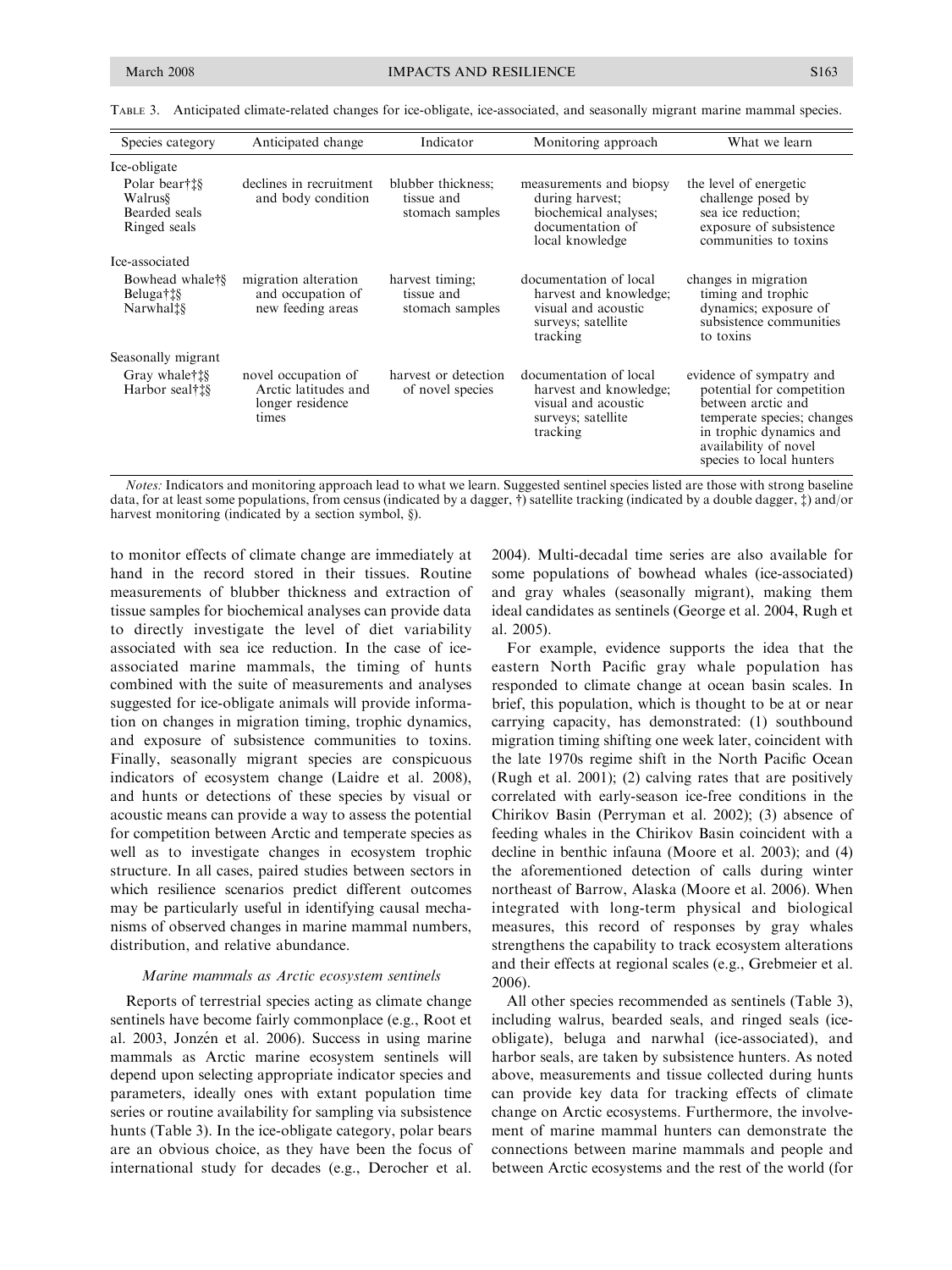further discussion of hunter and public involvement, see Hovelsrud et al. [2008], Metcalf and Robards [2008], Ragen et al. [2008]).

#### **CONCLUSIONS**

In a review of evidence for regime shifts in relation to resilience of complex ecosystems, Folke et al. (2004:575) conclude that ''Active adaptive management and governance of resilience will be required to sustain desired ecosystem states and transform degraded ecosystems into fundamentally new and more desirable configurations.'' Resilience is a component of ecological stability commonly assessed as the rate at which a community recovers from perturbation (Neubert and Caswell 1997, Steiner et al. 2006). As such, resilience would seem to be nearly impossible to "govern," even in ecosystems less given to variability extremes than the Arctic. Nonetheless, the regional resilience scenarios and sampling protocols outlined here are a provisional framework for the kinds of conservation actions described in Ragen et al. (2008).

The Arctic climate has changed demonstrably in the last 50 years, with further projected changes of a magnitude not seen during the time frame of human history. These changes affect humans around the globe. We have an opportunity to enlist Arctic marine mammals and the people who depend upon them in a high-profile demonstration of the effects of a warming planet on an ecosystem often regarded as pristine. We should act decisively in research planning, resource management, and communication to seize this opportunity.

#### **ACKNOWLEDGMENTS**

We thank the U.S. Marine Mammal Commission, especially John Reynolds and Tim Ragen, for their initiation and support of this project. We also thank two anonymous reviewers for careful and constructive comments, which greatly improved the manuscript. A special thanks to Phil Clapham (NOAA/ National Marine Mammal Laboratory) for his review of the revised manuscript.

#### LITERATURE CITED

- Arrigo, K. R., and G. L. van Dijken. 2004. Annual cycles of sea ice and phytoplankton in Cape Bathurst polynya southeastern Beaufort Sea, Canadian Arctic. Geophysical Research Letters 31:L08304.
- Bluhm, B. A., and R. Gradinger. 2008. Regional variability in food availability for Arctic marine mammals. Ecological Applications 18(Supplement):S77–S96.
- Born, E. W. 2000. Marine mammals. Pages 185–202 in E. W. Born and J. Bocher, editors. The ecology of Greenland. Schmidt Grafisk, Vojens, Nuuk, Greenland.
- Burek, K. A., F. M. D. Gulland, and T. M. O'Hara. 2008. Effects of climate change on Arctic marine mammal health. Ecological Applications 18(Supplement):S126–S134.
- Carmack, E., D. Barber, J. Christensen, R. Macdonald, B. Rudels, and E. Sakshaug. 2006. Climate variability and physical forcing of the food webs and carbon budget on panarctic shelves. Progress in Oceanography 71:145–181.
- Comiso, J. C. 2006. Abrupt decline in the Arctic winter sea ice cover. Geophysical Research Letters 33:L18504.
- Darling, J. D., K. E. Keogh, and T. E. Steeves. 1998. Gray whale (Eschrichtius robustus) habitat utilization and prey species off Vancouver Island, B.C. Marine Mammal Science 14:692–720.
- Darwin, C. R. 1859. The origin of species by means of natural selection. John Murray, London, UK.
- DeMaster, D. P., A. W. Trites, P. Clapham, S. Mizroch, P. Wade, R. J. Small, and J. Ver Hoef. 2006. The sequential megafaunal collapse hypothesis: testing with existing data. Progress in Oceanography 68:329–342.
- Derocher, A. E., N. J. Luann, and I. Stirling. 2004. Polar bears in a warming climate. Integrative and Comparative Biology 44:163–176.
- Dunham, J. S., and D. A. Duffus. 2001. Foraging patterns of gray whales in central Clayquot Sound BC, Canada. Marine Ecology Progress Series 223:299–310.
- Folke, C., S. Carpenter, B. Walker, M. Scheffer, T. Elmqvist, L. Gunderson, and C. S. Holling. 2004. Regime shifts, resilience, and biodiversity in ecosystem management. Annual Review of Ecology and Evolutionary Systems 35:557–581.
- Ford, J. K. B., G. M. Ellis, and B. C. Balcomb. 2000. Killer whales. University of British Columbia Press, Vancouver, British Columbia, Canada.
- George, J. C., J. Zeh, R. Suydam, and C. Clark. 2004. Abundance and population trend (1978–2001) of western Arctic bowhead whales surveyed near Barrow, Alaska. Marine Mammal Science 20:755–773.
- Grebmeier, J. M., H. M. Feder, and C. P. McRoy. 1989. Pelagic-benthic coupling on the shelf of the northern Bering and Chukchi Seas. II. Benthic community structure. Marine Ecology Progress Series 51:253–268.
- Grebmeier, J. M., J. E. Overland, S. E. Moore, E. V. Farley, E. C. Carmack, L. W. Cooper, K. E. Frey, J. H. Helle, F. A. McLaughlin, and S. L. McNutt. 2006. A major ecosystem shift in the Northern Bering Sea. Science 311:1461–1464.
- Harington, C. R. 2008. The evolution of Arctic marine mammals. Ecological Applications 18(Supplement):S23–S40.
- Harwood, L. A., T. G. Smith, and H. Melling. 2000. Variation in reproduction and body condition of the ringed seal (Phoca hispida) in the western Prince Albert Sound, NT, Canada as assessed through a harvest-based sampling program. Arctic 53:422–431.
- Herman, D. P., D. G. Burrows, P. R. Wade, J. W. Durban, C. O. Matkin, R. G. LeDuc, L. G. Barreett-Lennard, and M. M. Krahn. 2005. Feeding ecology of eastern North Pacific killer whales Orcinus orca from fatty acid, stable isotope, and organochlorine analyses of blubber biopsies. Marine Ecology Progress Series. 302:275–291.
- Hovelsrud, G., M. McKenna, and H. P. Huntington. 2008. Marine mammal harvests and other interactions with humans. Ecological Applications 18(Supplement):S135– S147.
- Hunt, G. L., P. Stabeno, G. Walters, E. Sinclair, R. D. Brodeur, J. M. Napp, and N. A. Bond. 2002. Climate change and control of the southeastern Bering sea pelagic ecosystem. Deep-Sea Research II 49:5821–5853.
- Huntington, H. P. 2000. Using traditional ecological knowledge in science methods and applications. Ecological Applications 10:1270–1274.
- Huntington, H. P., T. Callaghan, S. Fox, and I. Krupnik. 2004a. Matching traditional and scientific observations to detect environmental change: a discussion on Arctic terrestrial ecosystems. Ambio 33:18–23.
- Huntington, H. P., and the Communities of Buckland, Elim, Koyuk, Point Lay, and Shaktoolik. 1999. Traditional knowledge of the ecology of beluga whales (Delpinapterus leucas) in the eastern Chukchi and northern Bering seas, Alaska. Arctic 52:49–61.
- Huntington, H. P., R. S. Suydam, and D. H. Rosenberg. 2004b. Traditional knowledge and satellite tracking as complemen-